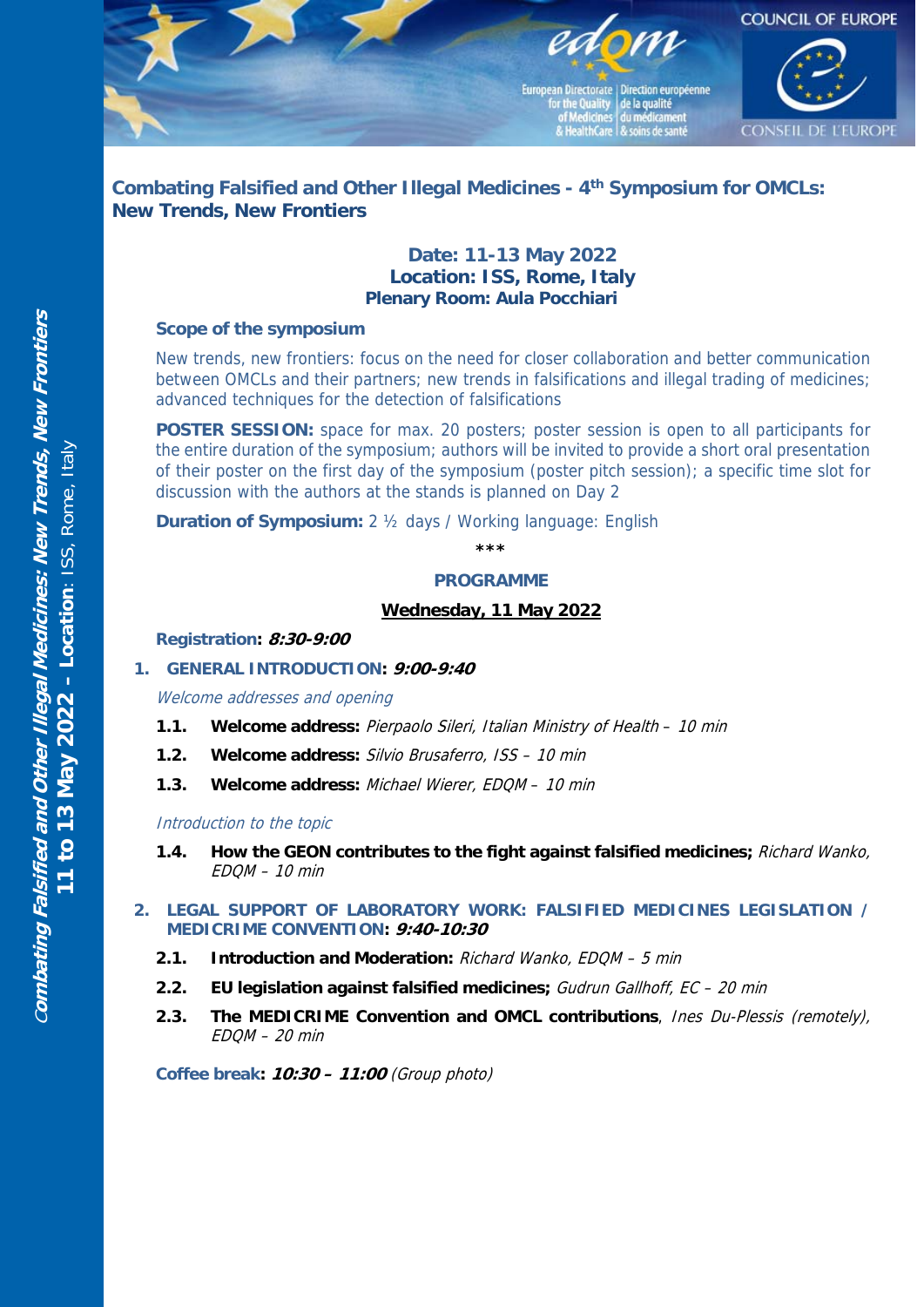

- **2. LEGAL SUPPORT OF LABORATORY WORK: FALSIFIED MEDICINES LEGISLATION / MEDICRIME CONVENTION (cont.): 11:00-12:00**
	- **2.4. Medicrime at work;** Roman Leist, OMCL, CH 20 min
	- **2.5. Illegal import of medicines as observed by Dutch Customs Seizures and enforcement issues;** Mariël Zwaagstra, Customs laboratory, NL – 20 min
	- **2.6. General discussion** 10 min

**Lunch break: 12:00-13:15** 

- **3. FALSIFIED APIs: 13:15-14:15**
	- **3.1. Introduction and Moderation:** Yvan Grange, OMCL, FR 5 min
	- **3.2. Falsifications of APIs: challenges and pitfalls**, Jelena Acevska, OMCL, MK 20 min
	- **3.3. OMCL testing and the API Working Group: part of the solution?**, Eric Deconinck, OMCL, BE – 20 min
	- **3.4. General discussion** 10 min
- **4. FALSIFIED MEDICINES TRENDS / INTELLIGENCE GATHERING: 14:15-15:15**
	- **4.1. Introduction and Moderation:** Graziella Li-Ship, MHRA, UK 5 min
	- **4.2. Information management of the German police (in particular pharmacrime) Project PIAV**, Matthias Lob, BKA, DE – 20 min
	- **4.3. Falsified medicines: trends & intelligence gathering**, Solveig De Rancourt De Mimerand, French Customs Mediwatch, FR – 20 min
	- **4.4. General discussion** 10 min

**Coffee break: 15:15 – 15:45**

- **4. FALSIFIED MEDICINES TRENDS / INTELLIGENCE GATHERING (cont.): 15:45-16:45**
	- **4.5. Health Authority Perspective: COVID-related borderline products and other new challenges,** Domenico Di Giorgio, AIFA, IT – 20 min
	- **4.6. Fora fueling the finding of fortified food supplements,** Peter Keizers, OMCL, NL 10 min
	- **4.7. Illegal websites selling of "COVID-19 medicines"**, Maria Cristina Gaudiano, IT 20 min
	- **4.8. General discussion** 10 min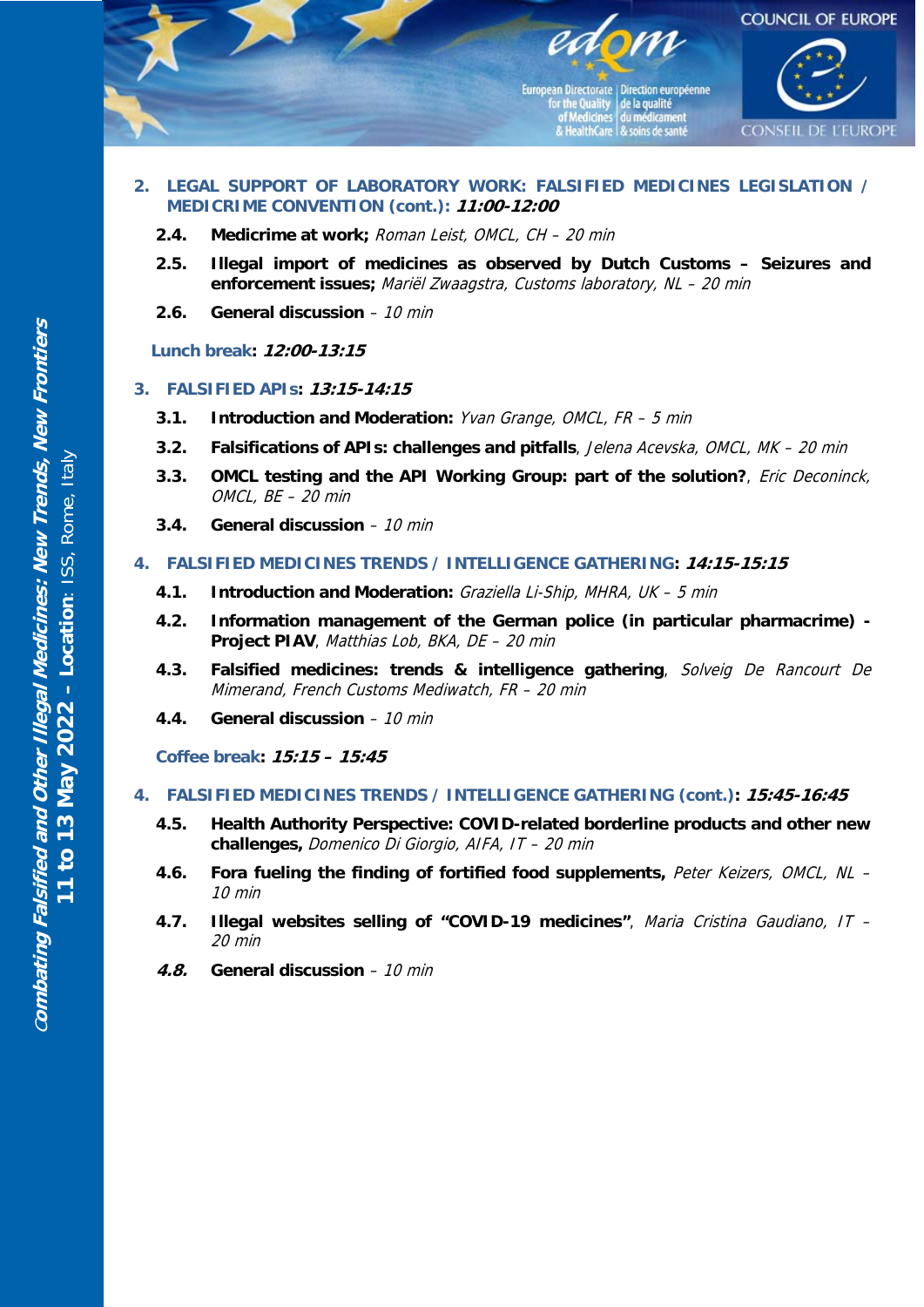

## **5. POSTER PITCH SESSION: 16:45-17:30**

#### **5.1. Oral presentation of posters by the authors** – 3 min each

**Eric Deconinck, OMCL, BE**: Use of NIR spectroscopy and chemometrics for the classification of different Cannabis spp. samples found in Belgium

**Bart Desmedt, OMCL, BE:** Development of a discovery strategy for extractables and leachables from feminine intimate products

Josée Trudel, OMCL, CA: Falsified Sleep aid

Jing Chiu Chong Cheung, ES: Illegal Products Laboratory - Spanish OMCL (AEMPS-C). Activity Overview 2010-2022

**Hervé Rebiere, OMCL, FR**: Benefits of chemometrics for OMCLs

**Mariangela Raimondo, OMCL, IT:** Chemometric analysis of the NIR, <sup>1</sup>H-NMR and LC-MS Q-TOF data for discovering falsification of the origin of active substances: A study on Carvedilol APIs

**Agata Blazewicz, OMCL, PL:** Falsified oxycodone medicinal product from the legal supply chain – case report

**Magdalena Poplawska, OMCL, PL:** Strategy for tentative structure identification of nonpharmaceutical fentanyls and their metabolites

Hui-Chun LEE, TW: Application of a quantitative NMR method for borneolum quality control

**Evening Programme: 17:30 Visit of ISS Museum**

#### **Thursday, 12 May 2022**

#### **6. SUMMARY OF THE FIRST DAY: 9:00-9:15**

- **6.1. Claude Marson,** OMCL, LU 15 min
- **7. NEEDS FOR COLLABORATION BETWEEN GEON AND OTHER ANTI-FALSIFIED MEDICINES INITIATIVES: 9:15-10:50**
	- **7.1. Introduction and Moderation:** Maria João Portela, OMCL, PT 5 min
	- **7.2. Activities of the CLEN and the JRC including a summary of CLEN2SAND III achievements and presentation of the actions planned in CLEN2SAND IV**, Claude Guillou, EC-JRC, IT – 20 min
	- **7.3. The European Network of Forensic Science Institutes (ENFSI) and the Challenge of Analysing New NPS**, Irene Breum Müller, SUND, DK – 20 min
	- **7.4. Activities of the CMED**, Bastiaan Venhuis, RIVM, NL 20 min
	- **7.5. Activities of the WGEO**, Marcus Wittstock, BfArM, DE 20 min
	- **7.6. General discussion** 10 min

**Coffee break: 10:50 – 11:20**

## **8. FALSIFIED BIOLOGICALS: 11:20-12:20**

- **8.1. Introduction and Moderation:** Peter Keizers, OMCL, NL 5 min
- **8.2. Falsification cases of Monoclonal Antibodies**, Zoe Waibler (remotely), OMCL, DE 15 min
- **8.3. Starting to test biological activity of biosimilars and gene therapy products using bioassays to detect falsified products,** Roman Leist and Jenifer Sen (remotely), OMCL, CH – 15 min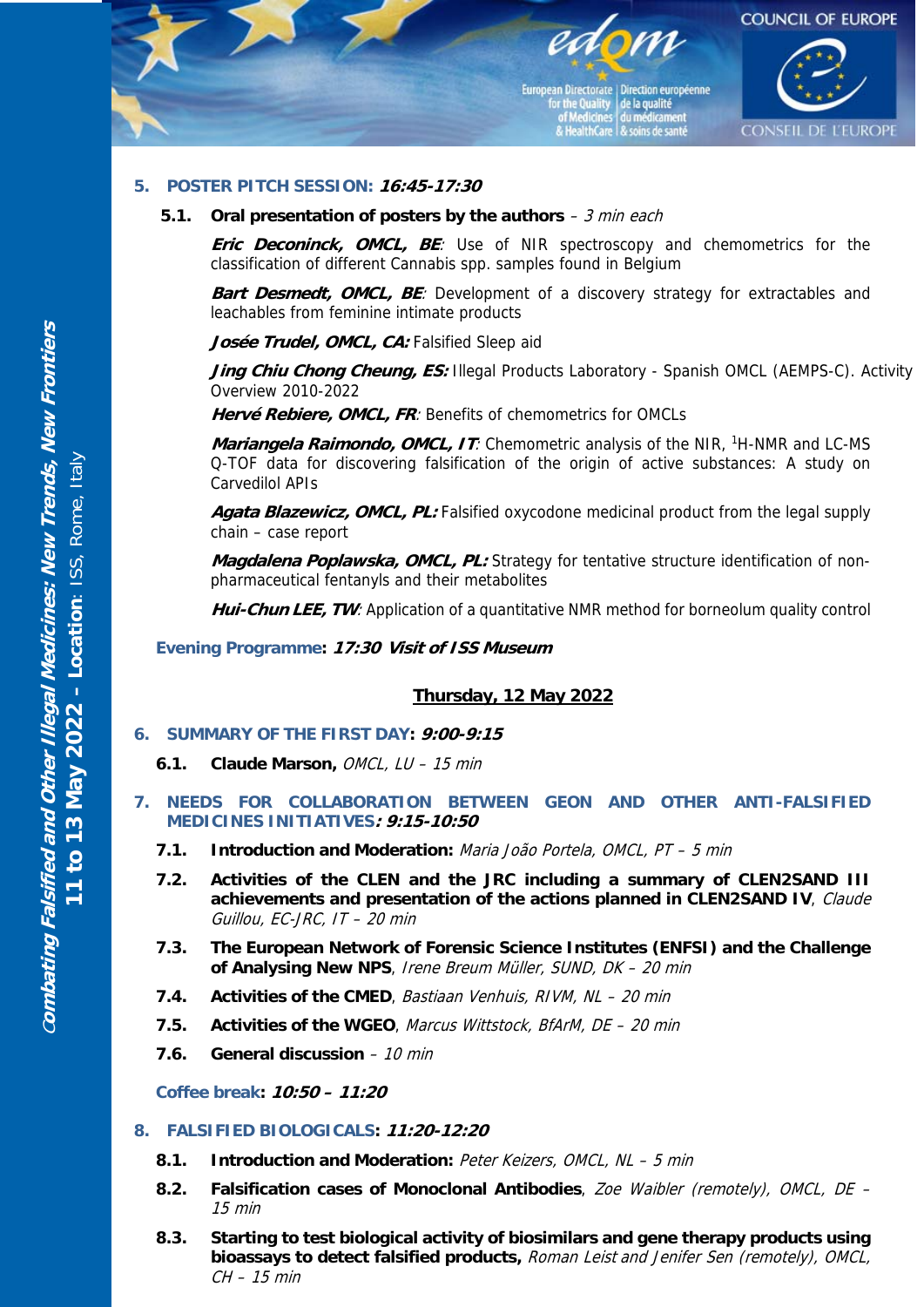

## **8.4. General discussion** – 10 min

**Lunch break: 12:20-13:30**

## **9. POSTER SESSION: 13:30-14:30**

- **Use of NIR spectroscopy and chemometrics for the classification of different Cannabis spp. samples found in Belgium**, Céline Duchateau, ULB, Jean-Michel Kauffmann, ULB, Kris De Braekeleer ULB, Michaël Canfyn, OMCL, BE, Eric Deconinck, OMCL, BE
- **Development of a discovery strategy for extractables and leachables from feminine intimate products**, Quinten Marcelis, Bart Desmedt, OMCL, BE
- **Falsified Sleep aid**, Josée Trudel, OMCL, CA
- **Illegal Products Laboratory Spanish OMCL (AEMPS-C). Activity Overview 2010-2022**, Jing Chiu Chong Cheung, ES
- **Chemometric analysis of the NIR, 1H-NMR and LC-MS Q-TOF data for discovering falsification of the origin of active substances: A study on Carvedilol APIs**, Anna Borioni, Maria Cristina Gaudiano, Francesca Prestinaci, Isabella Sestili, Mariangela Raimondo, OMCL, IT
- **Benefits of chemometrics for OMCLs**, Jelena Acevska, OMCL, MK, Eric Deconinck, OMCL, BE, Hervé Rebiere, OMCL, FR, Mariangela Raimondo, OMCL, IT
- **Falsified oxycodone medicinal product from the legal supply chain case report**, Agata Blazewicz, OMCL, PL
- **Strategy for tentative structure identification of non-pharmaceutical fentanyls and their metabolites**, Magdalena Poplawska, OMCL, PL
- **Application of a quantitative NMR method for borneolum quality control**, Hui-Chun Lee, FDA, TW

#### **10. BREAK-OUT SESSIONS: 14:30-17:00**

Focus of the break-out sessions should be information exchange in smaller groups. The short presentations during these sessions are understood as "teasers" to animate discussion.

**Coffee break: 15:30 – 16:00** 

- **10.1. Falsified cosmetics and medical devices (Aula Bovet); Moderators:** Maria Cristina Gaudiano and Andrea Luca Rodomonte, OMCL, IT; EDQM support by Silvia Muñoz-Botella
	- **Falsified cosmetics and medical devices. Introduction,** Maria Cristina Gaudiano, OMCL, IT
	- **Anti-motion sickness patches with "CE" marking containing APIs**, Monica Bartolomei, OMCL, IT
	- **Cosmetics safer than Medical Devices?,** Bart Desmedt, OMCL, BE
	- **Condoms,** Monica Miranda, OMCL, PT
- **10.2. Examination of packaging (Aula Marotta); Moderator:** Yvan Grange, OMCL, FR, EDQM support by Marie Bertrand
	- **Examination of packaging. Introduction,** Yvan Grange, OMCL, IT
	- Photographic documentation of illegal medicines, *Roman Leist, OMCL, CH*
	- **Examination of packaging and photo documentation for detection of falsified medicinal products,** Katerina Brezovska, OMCL, MK